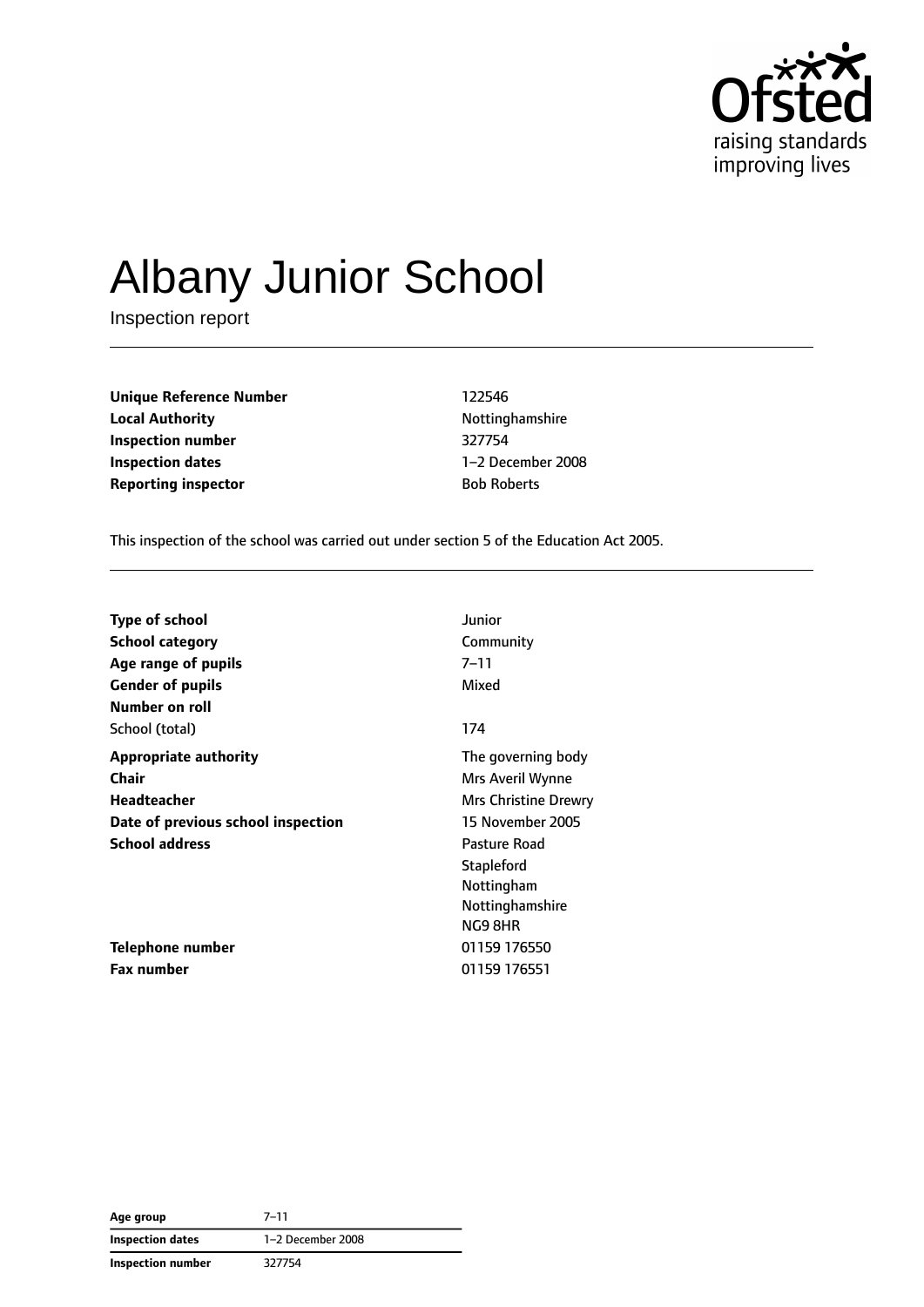.

<sup>©</sup> Crown copyright 2008

Website: www.ofsted.gov.uk

This document may be reproduced in whole or in part for non-commercial educational purposes, provided that the information quoted is reproduced without adaptation and the source and date of publication are stated.

Further copies of this report are obtainable from the school. Under the Education Act 2005, the school must provide a copy of this report free of charge to certain categories of people. A charge not exceeding the full cost of reproduction may be made for any other copies supplied.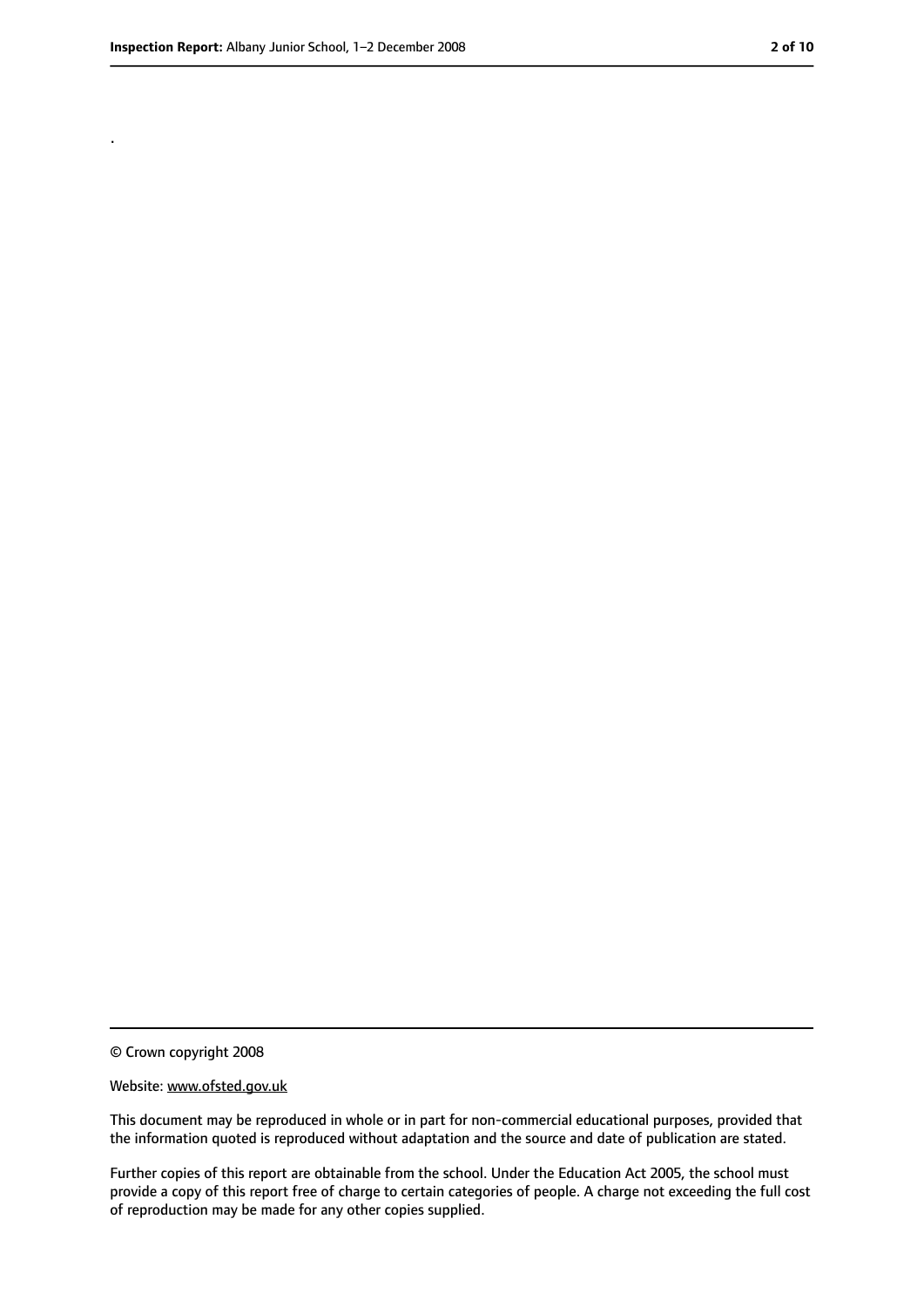# **Introduction**

The inspection was carried out by two Additional Inspectors.

## **Description of the school**

This is a smaller than average school. Most of its pupils come from the local area, which has significant levels of socio-economic disadvantage. The proportion of pupils claiming free school meals is above the national average. The proportion with learning difficulties and/or disabilities is similar to the national average. Nearly all pupils come from a White British background. Following recent discussions concerning a possible amalgamation with the nearby infants' school, a decision has been made that the two schools continue as separate institutions. During 2007-08, the deputy headteacher took on the role of acting headteacher and has subsequently taken maternity leave. A seconded acting headteacher is leading the school for two terms. The governing body is proceeding with arrangements to appoint a permanent headteacher. Privately arranged child care provision takes place in the school premises after school hours and an inspection of this provision was conducted at the same time as the school inspection.

## **Key for inspection grades**

| Grade 1 | Outstanding  |
|---------|--------------|
| Grade 2 | Good         |
| Grade 3 | Satisfactory |
| Grade 4 | Inadequate   |
|         |              |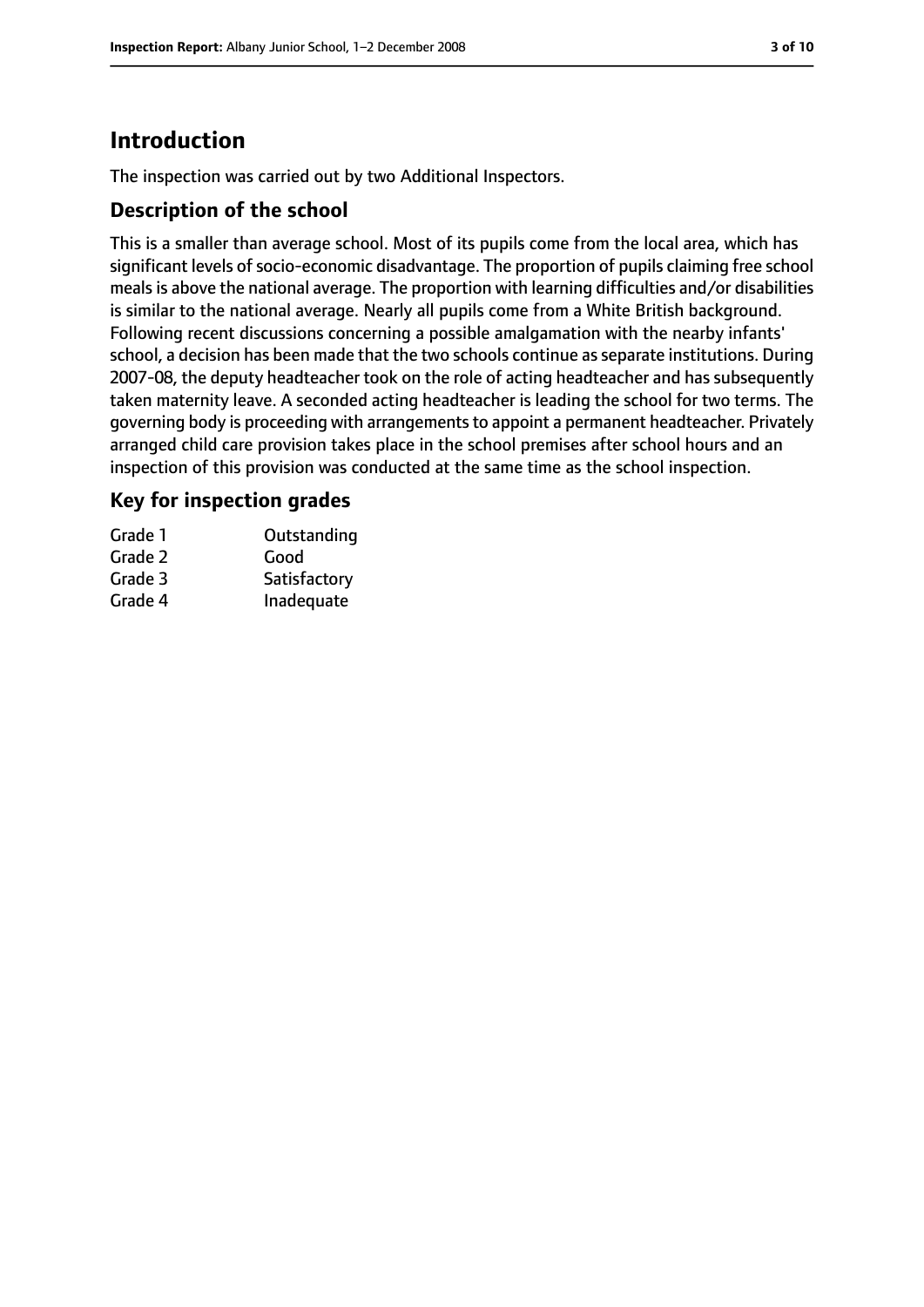# **Overall effectiveness of the school**

#### **Grade: 3**

This is a satisfactory school. It has some good features. Since its last inspection, the progress of the school has been hampered because of the difficulties relating to leadership and uncertainties over its future. The current provisional arrangements are working effectively and the school is moving forwards again.

Starting from average levels of attainment as they enter the school in Year 3, most pupils make satisfactory progress. The standards they reach at the end of their time at the school are satisfactory overall. The progress pupils make is better in mathematics and science than in English. In particular, pupils make insufficient progress in their writing. The curriculum meets the needs of most pupils. There have been some good projects recently to enrich the curriculum that have brought a more creative and cultural element to it. However, these have not yet been fully embedded. Teaching has also improved recently and is good overall. This improved standard of teaching has not yet had sufficient time to affect fully the levels of attainment reached. There is a satisfactory range of opportunities to develop skills and gain experiences outside the classroom.

Pupils' personal development is satisfactory. They clearly enjoy school because of the good teaching they receive. Attendance at school is good. The pastoral care and support they receive is good, especially for those pupils who need extra levels of support with their learning. During 2007 and 2008, the school had to deal with some challenging behaviour from its older pupils. Behaviour is now satisfactory overall and pupils behave well in lessons because teachers manage it well and pupils are increasingly interested in their lessons. Many pupils are involved in activities that make a positive contribution to the school and the local community. They are soundly prepared for the next stages of their lives.

Improved systems are now in place to track the progress that pupils make although they do not have a clear enough idea, as individuals, of what they should be aiming for. While the majority of pupils know what they have to do to improve, they do not receive targets that challenge them sufficiently, especially the more able. Leaders at all levels are committed to improving the work of the school. However, the school has not reviewed their different roles sufficiently in order to ensure they work effectively together. The roles of these senior and middle leaders have still to be developed in order to make them effective leaders. They are not yet fully involved in checking standards, teaching and pupils' progress in their subjects. As a result of the recent improvements that have been made, the school has a satisfactory capacity to improve further.

## **What the school should do to improve further**

- Ensure that all pupils have targets that challenge them sufficiently
- Review curriculum plans so that creative and cultural opportunities are built into programmes of study across all years.
- Improve the progress that pupils make in writing.
- Review leadership roles to ensure coherence and effective accountability.

A small proportion of the schools whose overall effectiveness is judged satisfactory but which have areas of underperformance will receive a monitoring visit by an Ofsted inspector before their next section 5 inspection.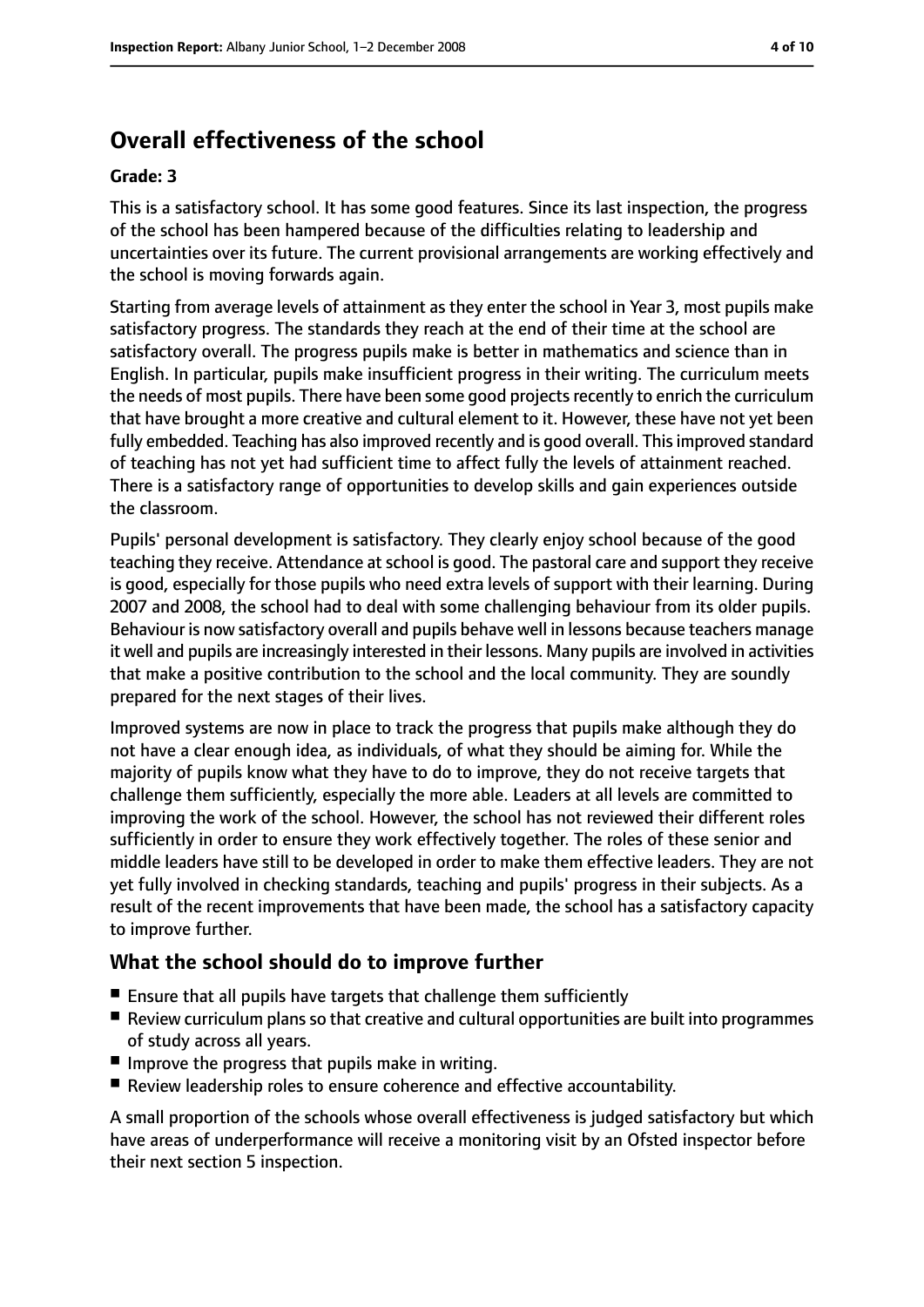# **Achievement and standards**

#### **Grade: 3**

Pupils make satisfactory progress during their time at the school, and in the national tests at the end of Year 6, their standards of attainment are average. In mathematics and science, the standards reached in the tests in 2008 were above average. However, pupils, both boys and girls, do not make as much progress in English and the standards reached in this subject are below average. The issue in English has not been so much to do with reading skills but writing. Progress in writing was an issue raised at the school's last inspection but effective measures to address the issue have only been taken over the last year. Although standards in writing in 2008 were still below the expected level, they were significantly better than in 2007. Additional actions to improve writing further are being taken. Pupils who need support with their learning make at least satisfactory progress, and in some cases, their progress is good.

# **Personal development and well-being**

#### **Grade: 3**

Pupils' personal development and well-being are satisfactory overall. They enjoy coming to school and their attendance is good. Behaviour and the extent to which pupils adopt safe practices are satisfactory. Pupils generally behave well in lessons but can sometimes forget at other times; for example, shouting in the dinner hall or running when indoors. Pupils enjoy their lessons and speak highly of their teachers. They feel safe at school. They are aware that eating healthy foods and exercising regularly contributes to good health but they do not always make the food or exercise choices that will ensure this. Pupils' spiritual, moral, social and cultural development is satisfactory. Their awareness of cultural diversity has improved since the last inspection through the introduction of a number of events and projects. Pupils make a satisfactory contribution to the school and local community, raising funds for local charities and performing to others outside school. Their acquisition of skills needed for their future well-being is satisfactory.

# **Quality of provision**

## **Teaching and learning**

#### **Grade: 2**

Teaching and learning are good because teachers have good subject knowledge and are clear about what they want to achieve in each lesson. Lessons are interesting and allow for different ways of learning. For example, a range of Victorian toys was available for pupils to play with in one history lesson to develop their understanding of childhood in that era. Good use is made of modern computer technology to inform and motivate pupils. Teachers manage behaviour well. Good relationships help pupils feel confident in their ability to succeed or to ask if they are unsure. Pupils' understanding is assessed well and the feedback they receive, both written and verbal, is constructive. Teachers plan for the needs of different groups and work well with support assistants who help targeted groups to succeed. They ensure that a good range of resources is available for pupils to use to further their learning.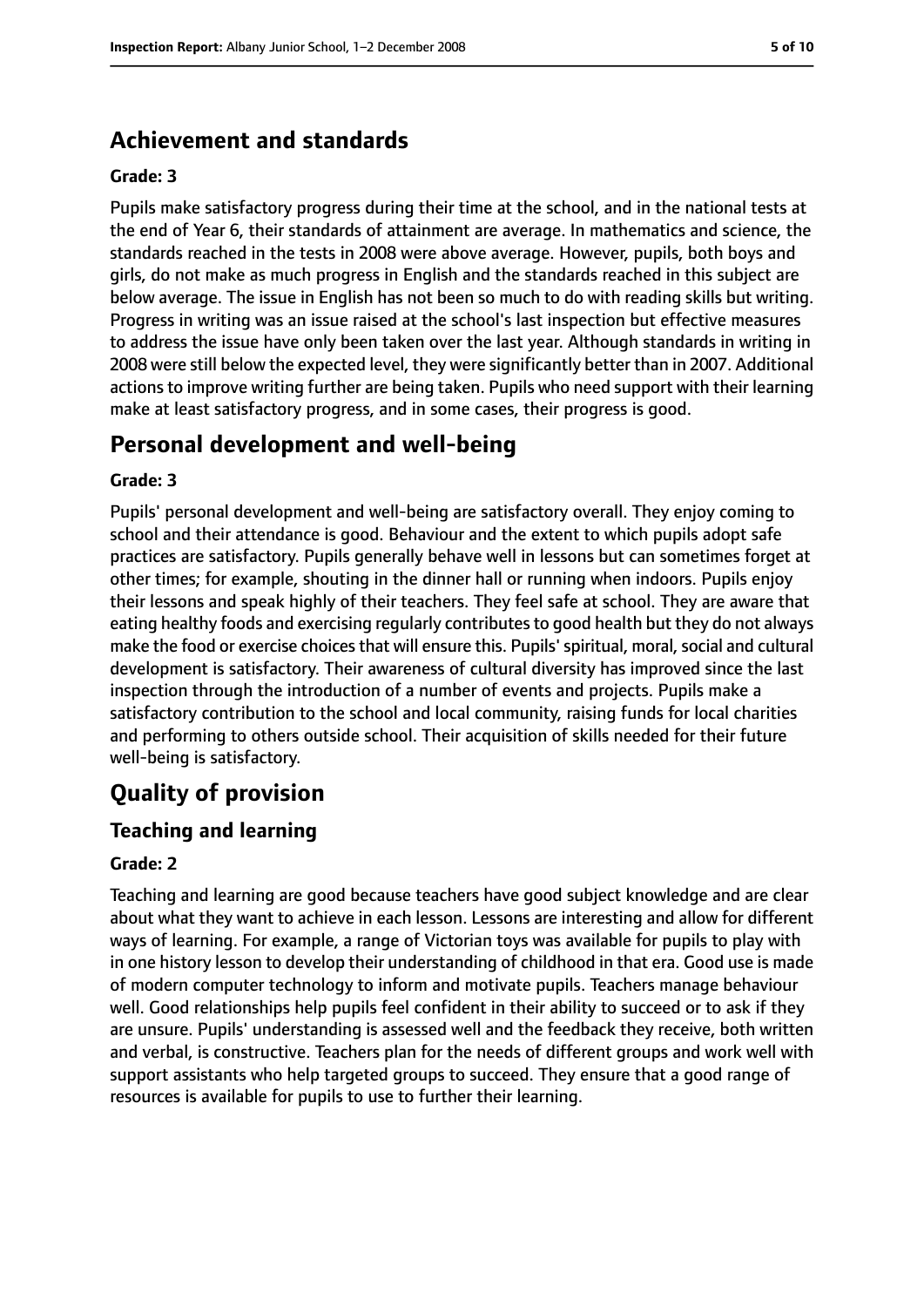#### **Curriculum and other activities**

#### **Grade: 3**

The curriculum makes satisfactory provision for the range of pupils' needs. Over the past year, the school has begun to develop a number of special events and projects. For example, there has been a 'healthy schools week' and a project about World War 2, involving the whole school during the summer term. Projects about India and China and involvement in Black History Month have introduced a cultural width to the curriculum. These developments have not yet been sufficiently evaluated or built into regular curriculum arrangements. There is a satisfactory enrichment of the curriculum through trips and the use of visitors and specialists. The school has a reasonable range of further opportunities for pupils to gain additional skills and experiences through taking part in lunchtime and after-school clubs and activities.

#### **Care, guidance and support**

#### **Grade: 3**

The school has a strong and caring ethos where pupils feel valued and safe. Staff have a commitment to the welfare of pupils and this is a key feature in their obvious enjoyment of school and above average attendance. The safeguarding procedures are robust, up-to-date and are regularly reviewed. The school provides a safe and secure environment. The school works effectively with parents and other agenciesto identify and provide for pupils with learning difficulties and/or disabilities. These pupils make satisfactory progress and are supported by clear education plans that provide helpful advice from teachers and teaching assistants.

## **Leadership and management**

#### **Grade: 3**

The school has been through a challenging time since the last inspection. Since the previous headteacher's retirement, there has been difficulty in recruiting a successor and uncertainty over the future. The interim arrangements that were in place during the 2007/08 year and those that are in place at the moment are serving the school well. Progress was slow in the aftermath of the last inspection but the school has moved forward well more recently. There is a sense of direction, knowledge of strengths and weaknesses and a clear understanding of priorities. For example, clear strategies have led to improvements in the quality of teaching, in particular the teaching of writing. The school is fortunate in having a significant number of teachers in positions of responsibility who are talented and committed to improving the school. For example, teachers now have a much clearer overview of the progress that their pupils are making, due to new assessment and monitoring procedures. The school promotes community cohesion soundly, for example with good links to its community, such as the bookshop and the performances of the school choir. The governing body supports the school and governors have been closely involved in strategic decisions over the school's future. However, they do not challenge the school sufficiently or scrutinise pupils' achievement well enough.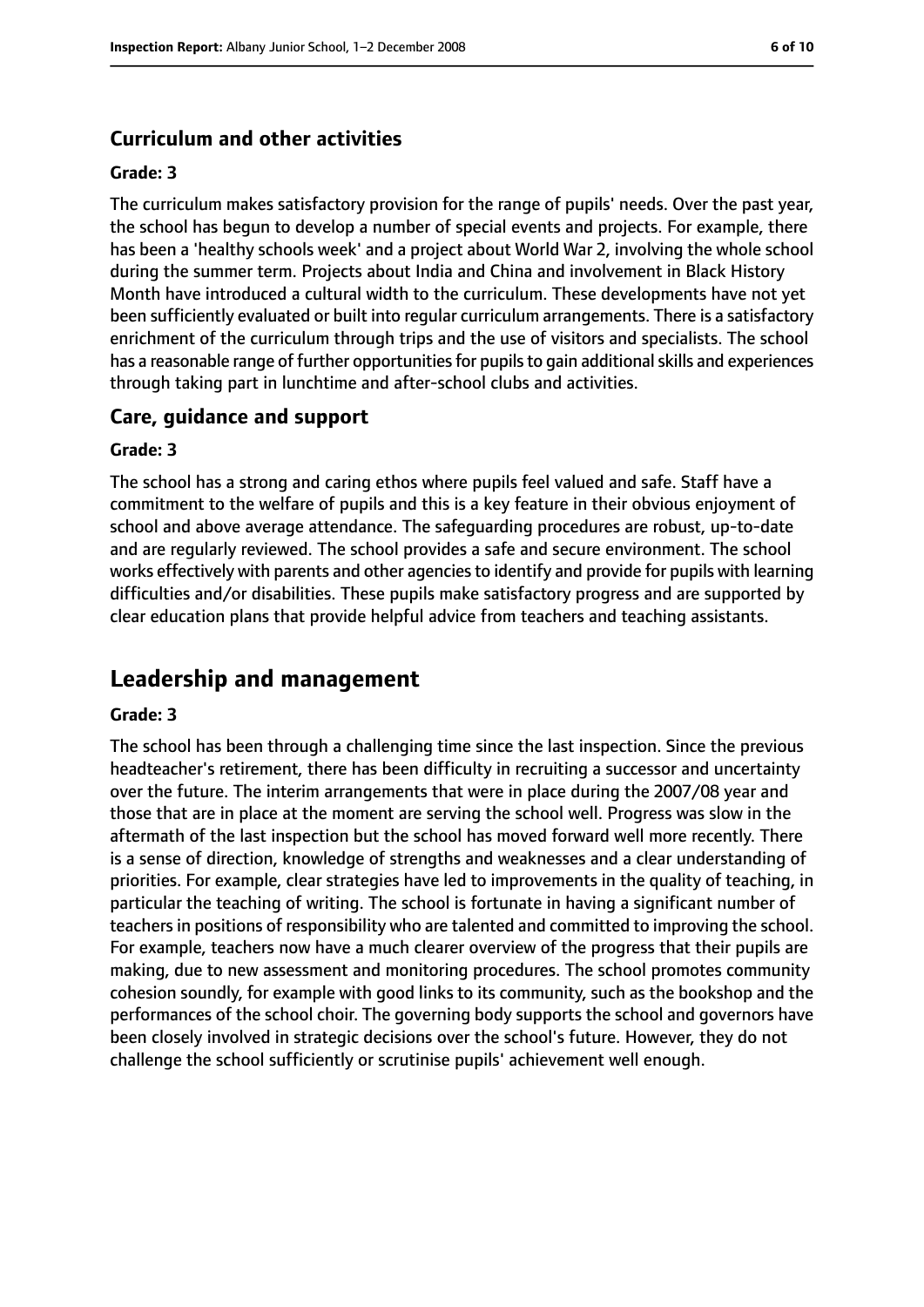**Any complaints about the inspection or the report should be made following the procedures set out in the guidance 'Complaints about school inspection', which is available from Ofsted's website: www.ofsted.gov.uk.**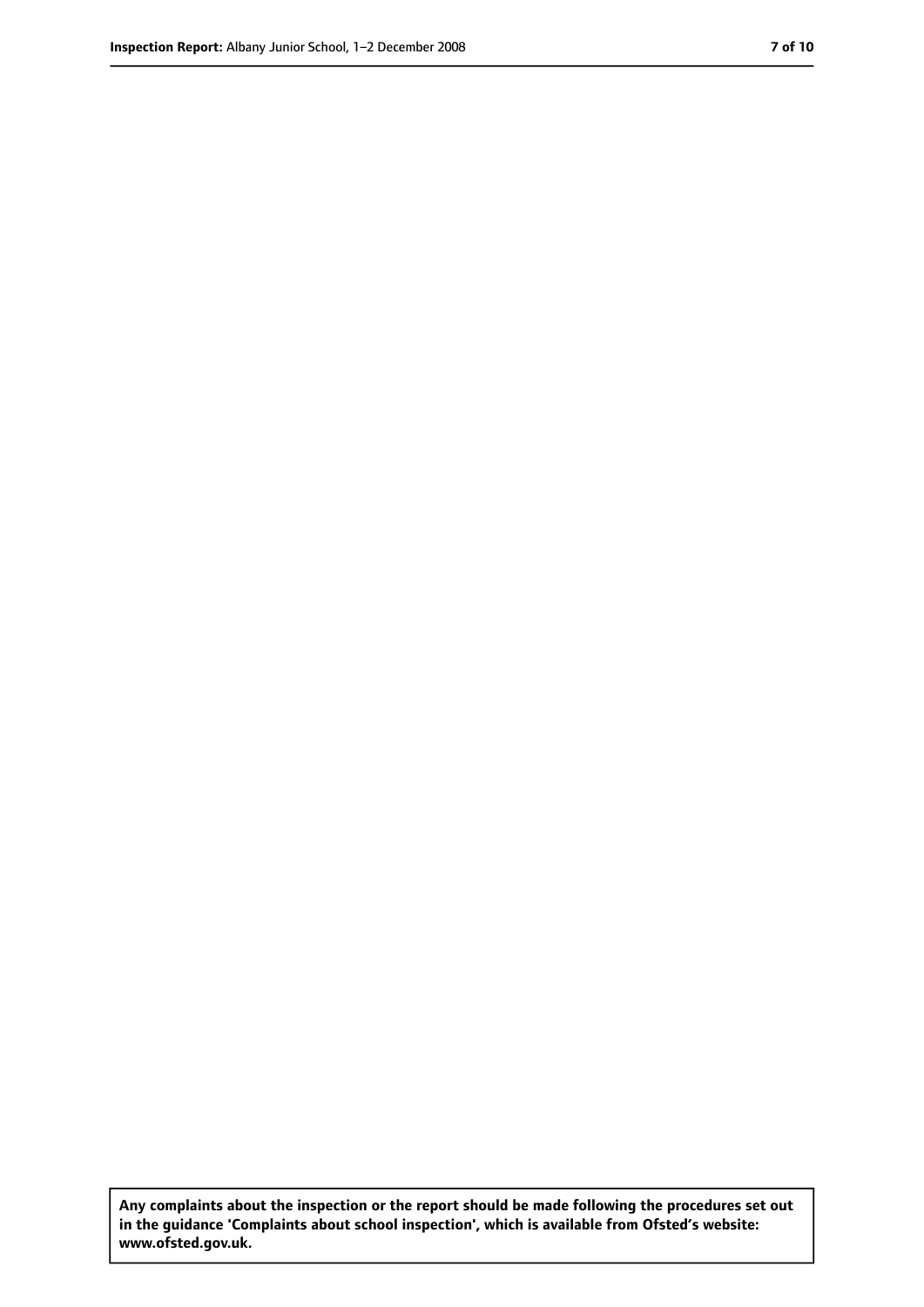# **Inspection judgements**

| ˈ Key to judgements: grade 1 is outstanding, grade 2 good, grade 3 satisfactory, and | <b>School</b>  |
|--------------------------------------------------------------------------------------|----------------|
| arade 4 inadequate                                                                   | <b>Overall</b> |

### **Overall effectiveness**

| How effective, efficient and inclusive is the provision of<br>education, integrated care and any extended services in meeting the<br>needs of learners? |     |
|---------------------------------------------------------------------------------------------------------------------------------------------------------|-----|
| Effective steps have been taken to promote improvement since the last<br>inspection                                                                     | Yes |
| How well does the school work in partnership with others to promote learners'<br>well being?                                                            |     |
| The capacity to make any necessary improvements                                                                                                         |     |

## **Achievement and standards**

| How well do learners achieve?                                                                               |  |
|-------------------------------------------------------------------------------------------------------------|--|
| $\perp$ The standards <sup>1</sup> reached by learners                                                      |  |
| How well learners make progress, taking account of any significant variations<br>between groups of learners |  |
| How well learners with learning difficulties and/or disabilities make progress                              |  |

#### **Annex A**

<sup>&</sup>lt;sup>1</sup>Grade 1 - Exceptionally and consistently high; Grade 2 - Generally above average with none significantly below average; Grade 3 - Broadly average to below average; Grade 4 - Exceptionally low.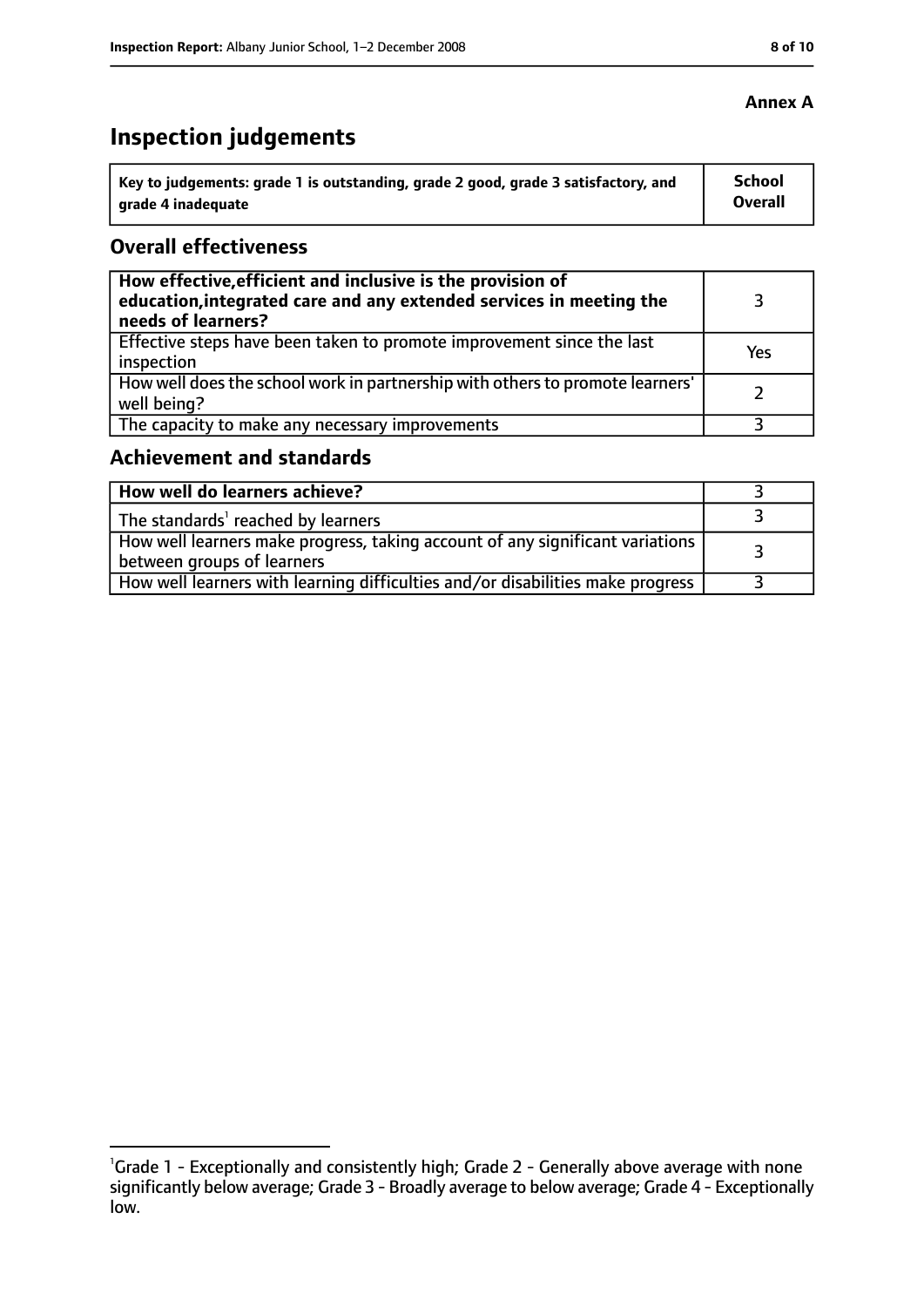# **Personal development and well-being**

| How good are the overall personal development and well-being of the<br>learners?                                 |   |
|------------------------------------------------------------------------------------------------------------------|---|
| The extent of learners' spiritual, moral, social and cultural development                                        |   |
| The extent to which learners adopt healthy lifestyles                                                            |   |
| The extent to which learners adopt safe practices                                                                |   |
| The extent to which learners enjoy their education                                                               |   |
| The attendance of learners                                                                                       |   |
| The behaviour of learners                                                                                        |   |
| The extent to which learners make a positive contribution to the community                                       | 3 |
| How well learners develop workplace and other skills that will contribute to<br>their future economic well-being |   |

# **The quality of provision**

| How effective are teaching and learning in meeting the full range of<br>learners' needs?              |  |
|-------------------------------------------------------------------------------------------------------|--|
| How well do the curriculum and other activities meet the range of needs and<br>interests of learners? |  |
| How well are learners cared for, quided and supported?                                                |  |

# **Leadership and management**

| How effective are leadership and management in raising achievement<br>and supporting all learners?                                              |           |
|-------------------------------------------------------------------------------------------------------------------------------------------------|-----------|
| How effectively leaders and managers at all levels set clear direction leading<br>to improvement and promote high quality of care and education |           |
| How effectively leaders and managers use challenging targets to raise standards                                                                 | 3         |
| The effectiveness of the school's self-evaluation                                                                                               |           |
| How well equality of opportunity is promoted and discrimination eliminated                                                                      |           |
| How well does the school contribute to community cohesion?                                                                                      | 3         |
| How effectively and efficiently resources, including staff, are deployed to<br>achieve value for money                                          | 3         |
| The extent to which governors and other supervisory boards discharge their<br>responsibilities                                                  |           |
| Do procedures for safequarding learners meet current government<br>requirements?                                                                | Yes       |
| Does this school require special measures?                                                                                                      | <b>No</b> |
| Does this school require a notice to improve?                                                                                                   | No        |